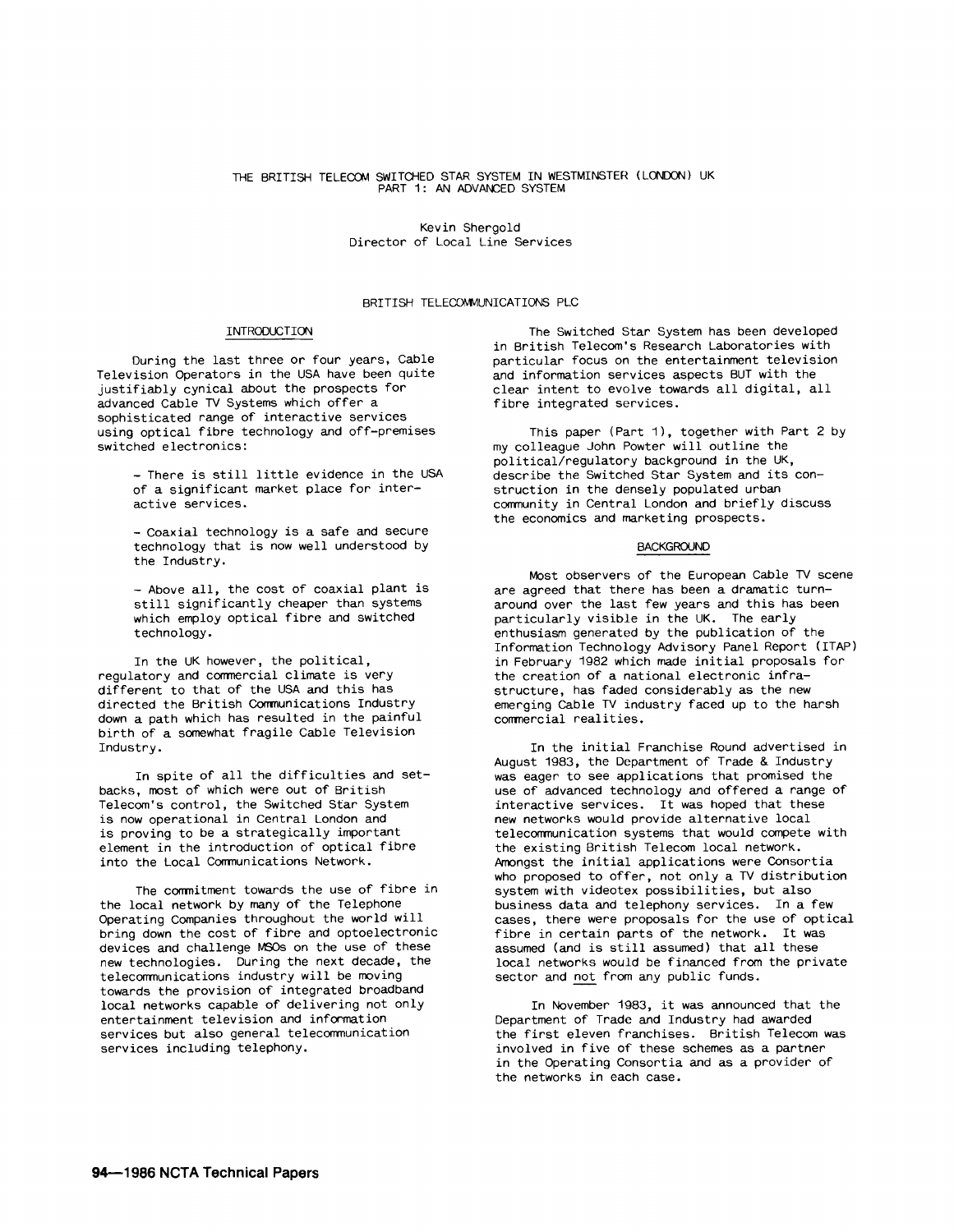(A dual approach had been taken by British Telecom to develop both Multi-channel conventional VHF Coaxial System with final star distribution and an advanced Switched Star System.)

The Operating Companies were dealt an unexpected blow however when the Chancellor of the Exchequer announced the phasing out of capital allowances in his 1984 Budget and this damaged the already precarious economics of Cable TV. The Operators had to re-examine their financial models very carefully to find approaches that would justify them to proceed. It was soon apparent also that expectations by the Government of an early demand for non-entertainment TV services was not to be realised.

The new National Cable Authority who have the responsibility for awarding Cable TV franchises is now established and have advertised additional "rounds" and awarded further franchises. It is important however to note that the UK Cable Authority is in a position to provide a powerful incentive to Operators to offer advanced systems as the legislation allows for a longer franchise period of 23 years to be awarded for a Switched System as compared to a 15 year franchise for a more conventional coaxial tree network.

Currently, British Telecom is constructing three major systems passing a total of over 300,000 homes: the Switched Star System in Westminster London and VHF Coaxial Systems in Aberdeen and Coventry. All three systems are operational.

### THE SWITCHED STAR SYSTEM

The technical arguments for off-premises switching on Cable TV Systems are well rehearsed and understood. However, the cost implications and the practical implementations of such systems have in the past overshadowed the technical advantages. In Europe however, where there are national interest considerations and incentives that go far beyond technical elegance, a switched topology has become more preferred than in North America:-

> - In the UK, teletext services delivered by the Broadcasters are well established. 18% of new domestic television sets that are purchased are equipped to receive and decode teletext services.

- Home computer penetration in the UK is currently at 20%.

- The fully interactive videotex service PRESTEL run by British Telecom is now profitable and is currently offering home banking and home shopping too. Prestel has more than 50,000 customers of which about half are business customers. Currently, a million pages of information are summoned to those screens each day and over 100,000 electronic mail messages are exchanged every week.

Telecard, a company in Central London has just opened up a home shopping service offering home delivery of 3,500 supermarket lines (at below store prices) to 8,000 existing Prestel users in London.

- The technology and software for photo videotex services are already available and will be shortly introduced on British Telecom's coaxial system in Milton Keynes.

 $-$  The penetration of VCRs in the UK is 38% and is an indication of the demand for greater viewing choice and evidence that discretionary income is out there to be tapped.

These features, together with the current political climate, have encouraged the industry to design systems capable of supporting a range of services that go beyond downstream television entertainment. British Telecom therefore decided to develop and install an advanced system that is capable of offering a sophisticated range of services:-

> a. Downstream television capable of providing basic channels, subscription channels and pay-per-view channels.

b. FM Radio - 16 Stereo channels.

c. Interactive videotex - alphanumeric and photographic.

d. Individual on demand access to a video library.

e. An advanced network management system offering a customer database plus a range of customer service facilities including a billing and accounting system.

f. Provision is also made for both low speed telemetry services and high speed data, although this is not currently being offered in Westminster.

Although a coaxial tree structured network is the most economic way of delivering downstream entertainment services, when it comes to coping with the large number of individually routed signals that is demanded by such a comprehensive range of services, the problems of congestion, delay, addressability, security and noise become awesome. A single star network would overcome most of these problems but, of course, the cost of providing dedicated broadband paths from a headend to each customer would be prohibitive.

The BT Switched Star System locates a switch in the network near the customer so that communication from the headend to that switch is provided on shared primary circuits. The switch also acts as a common access point and message concentrator and provides an ideal network-node for the provision of additional intelligence, and concentration and primary transmission-bearers as traffic growth demands.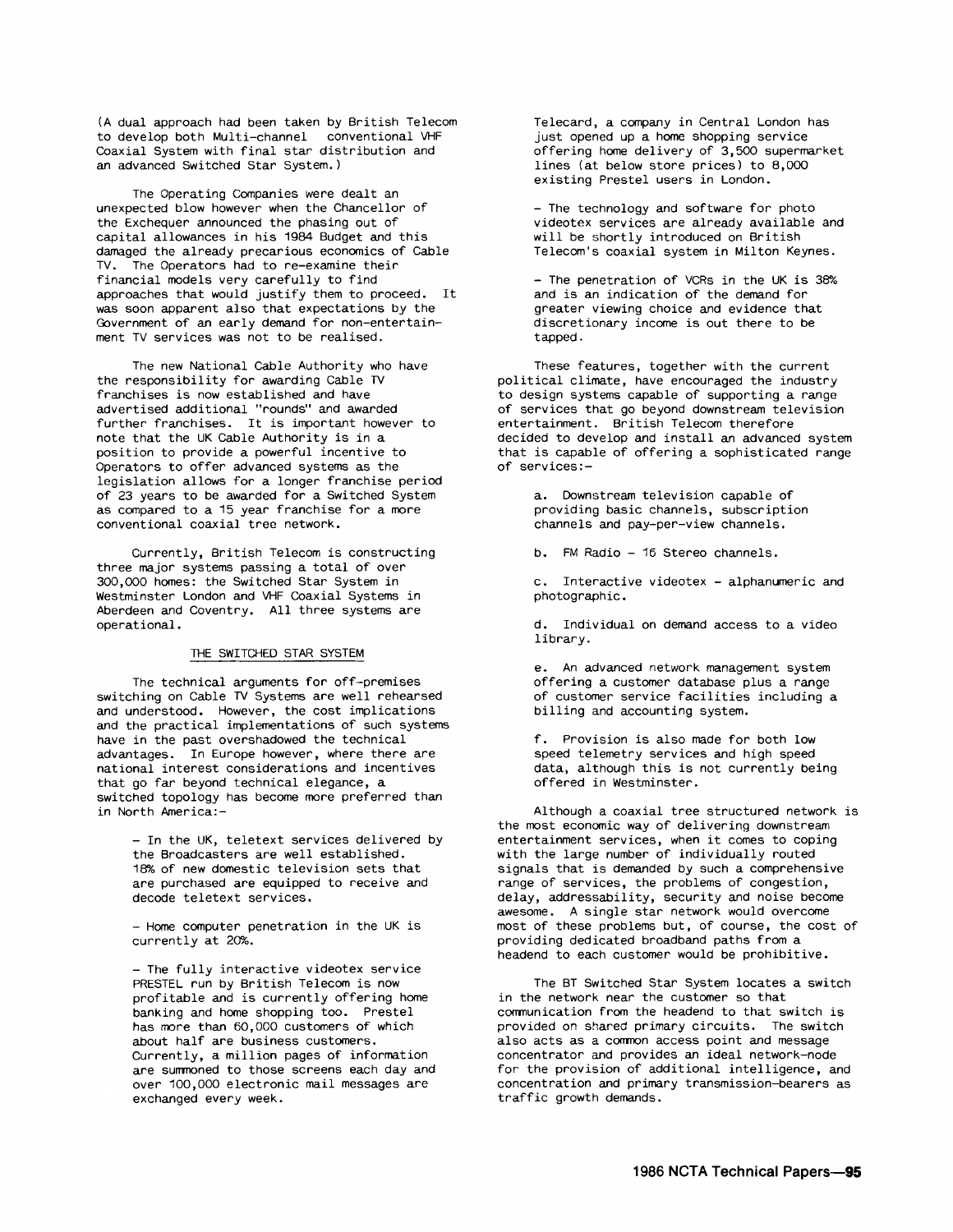In the westminster System where multimode fibre is used, there is, in fact, a "tree element" in the system as optical taps are used on some of the fibres that are carrying the downstream channels.

### THE SYSTEM ARCHITECTURE (Figure 1)

The system uses optical fibre transmission in the super primary links to the Hub Sites and also utilises fibre in the primary link from the Hub Sites to the Wideband Switch Points (WSP). Each Switch Point is served by 5 optically tapped fibres for providing downstream channels plus 5 dedicated fibres. One of the dedicated fibres is used for upstream video and for control signals so the 9 remaining downstream fibres terminate on optical receivers. The incoming TV channels are demodulated down to baseband where the channels are switched using DMOS FET devices.

The digitally encoded Radio Channels transmitted on one of the fibres are converted back to analogue form, reconstituted as a conventional FM Radio band, and distributed to the Secondary Link launch module.

The Secondary Link from the Switch to the customer is currently engineered to use discrete small bore coaxial cables (2.9 mm diameter) to each customer. The switch unit can initially provide two switched simultaneous channels to each customer assembled onto carriers at 40 MHz and 56 MHz. FM radio and a pilot signal at 120 MHz are added. The overall loss of the coaxial cable is about 10 dB per 100 metres and the system design allows a span of 500 metres from the switch to the customer.

The current switch is designed to have a maximum capacity of 300 customers, although a smaller switch serving 150 customers is also available. The coaxial launch modules have been physically designed in a modular form to allow for the introduction of fibres into the secondary network when this becomes economic. This would allow a longer reach so it is expected that a larger number of customers could be served from a single Switch Point. It is also expected that by then, the physical size of the WSP will be reduced as a result of an increased level of integration in the switch circuitry.

The equipment at the customers premises consists of 4 units: the Customer termination unit (CTU), a small adaptor which plugs into the UHF input to the TV receiver, a remote infra-red receiver and a hand-held IR key-pad. The equipment converts the incoming VHF channels to UHF and processes the control signals.

### OPTICAL TRANSMISSION IN THE PRIMARY PATHS

Digital transmission to provide four TV channels on multimode fibre is, of course, quite feasible but it is also still too expensive to be appropriate for the architecture described above.

The digital transmission costs and the common costs of the receive equipment and codecs located in a switch serving a maximum of 300 customers would not be economic. On the BT system, 4 TV channels are frequency modulated onto a carrier of 345 MHz and then down-converted and placed within an intermediate multiplex extending up to 200 MHz. The IF multiplex intensity-modulates an 850 nm laser and the output is launched into a graded-index fibre of  $50 \mu m$  core with an attenuation of less than 3.5 dB/km and a bandwidth product of more than 600 MHz km.

Normally the maximum reach of the super primary link without repeaters is 5 Km but with the use of a better quality fibre, the span can be increased to 8 km. The receiver is an avalanche photodiode which converts the incoming light back to the IF multiplex and a demodulator, employing a phase locked loop, brings each channel down to baseband. This transmission in concept is deployed on both the super primary and primary routes, although allowances must be made in the power budget for the use of optical splitters in the primary path.

In the westminster scheme alone, there will eventually be a total of 4,000 fibre kms and this will provide British Telecom with some very valuable experience in the deployment of fibre on such a concentrated scale.

Cables with up to 160 fibres have been specially designed and this has required the development of compact joint organisers to house both fusion joints between fibres and the optical taps on the primary links.

## WIDEBAND SWITCH POINTS

As has already been indicated, the switching is performed at baseband. The basic and subscription TV channels are bussed directly to the main switch units which is the heart of the Wideband Switch Point. Currently, each main switch unit serves 300 customers and can be installed on a modular basis as demand for services from each WSP increases. Each switch unit is self-contained with its own control functions responding to signals from the customer launch modules. These main switch units also have access to the video library channels via an auxillary switch so that in total each unit has 30 inputs which are bussed to all 60 outputs (2 outputs per customer).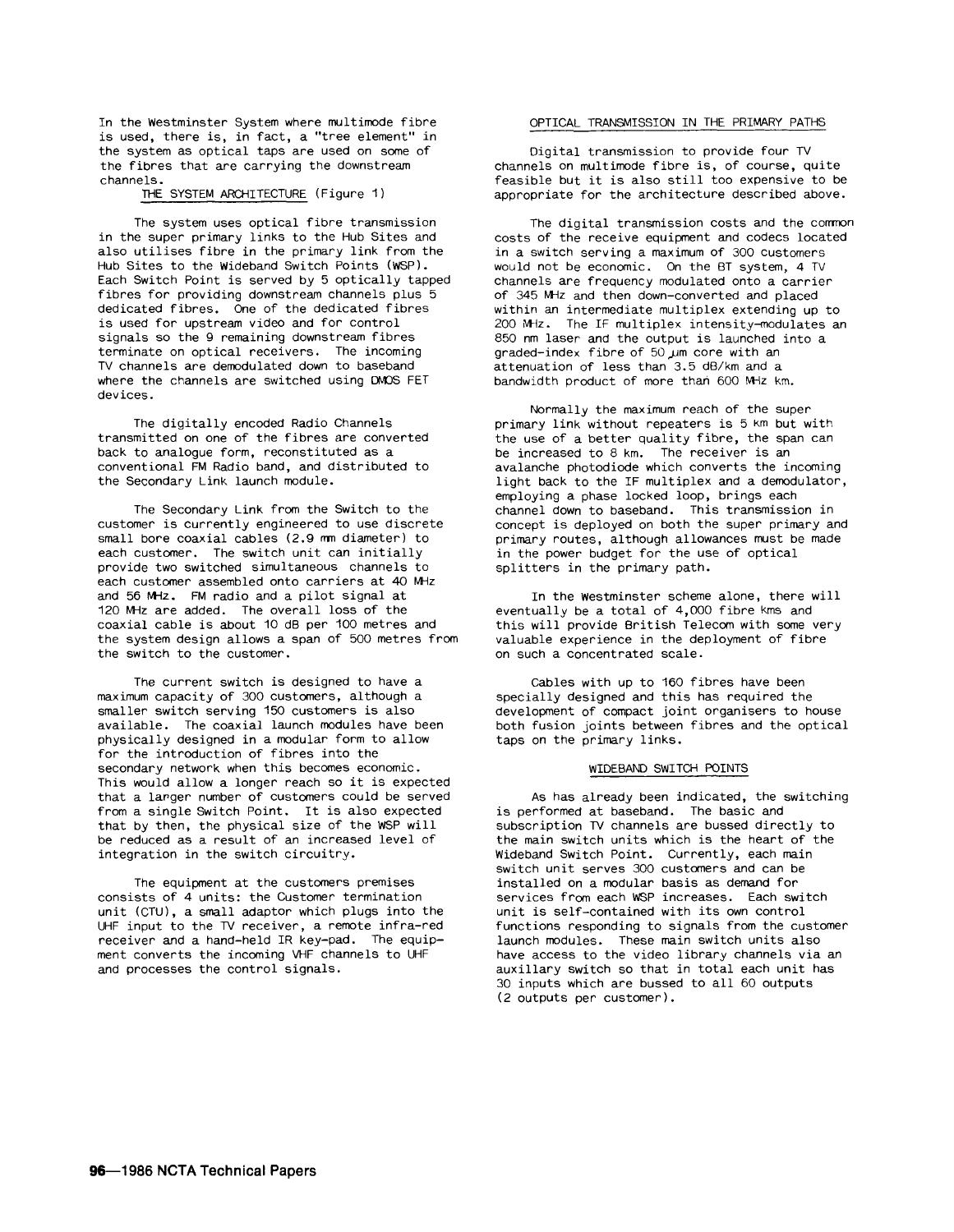

# **Fig 1: BT SWITCHED STAR SYSTEM ARCHITECTURE**

The Wideband Switch Point also provides local text generators which can be grabbed by any customer who requires access to videotex services and this means that customers can enjoy full videotex facilities - both text and photographic information - without requiring a special videotex terminal and without using the telephone line.

The WSP also provides a further level of control by providing local alarm and maintenance facilities.

The housing of the Switch Point has represented a major challenge as a large amount of sophisticated electronics must be densely packaged into a field-located cabinet. Equally a significant level of engineering has gone into the whole process of fibre splicing, coaxial jointing, joint enclosures and connectors as these are particularly critical at the WSP nodes.

## COAXIAL TRANSMISSION IN THE SECONDARY PATH

The launch module housed in the WSP takes two baseband video channels and amplitude modulates them onto carriers at 40 MHz and 56 MHz in standard vestigial sideband format (VSBAM). The launch module also accepts FM radio in its normal frequency band, along with a 120 MHz pilot tone.

These are presented to the launch module as high impedance inputs. The launch module's task is to adjust relative levels, combine the signals and<br>drive them into the 75 ohm or coaxial cable drive them into the 75 ohm or at its output. The spectrum over the secondary link (Figure 2) includes a signalling channel at the baseband end which is routed through the launch module to the switch control.

The overall secondary link is composed of a number of cable sections: the patch cord within the WSP, the tail cable from the WSP to its associated joint box, the main run of multi-tube cable (up to 30 tubes per cable), the link cable at the distribution point, the overhead or underground feed to the customer, and finally the internal cable in the home. Overall the loss at 100 MHz is around 10 dB/100 m, which allows a reach of 500 m.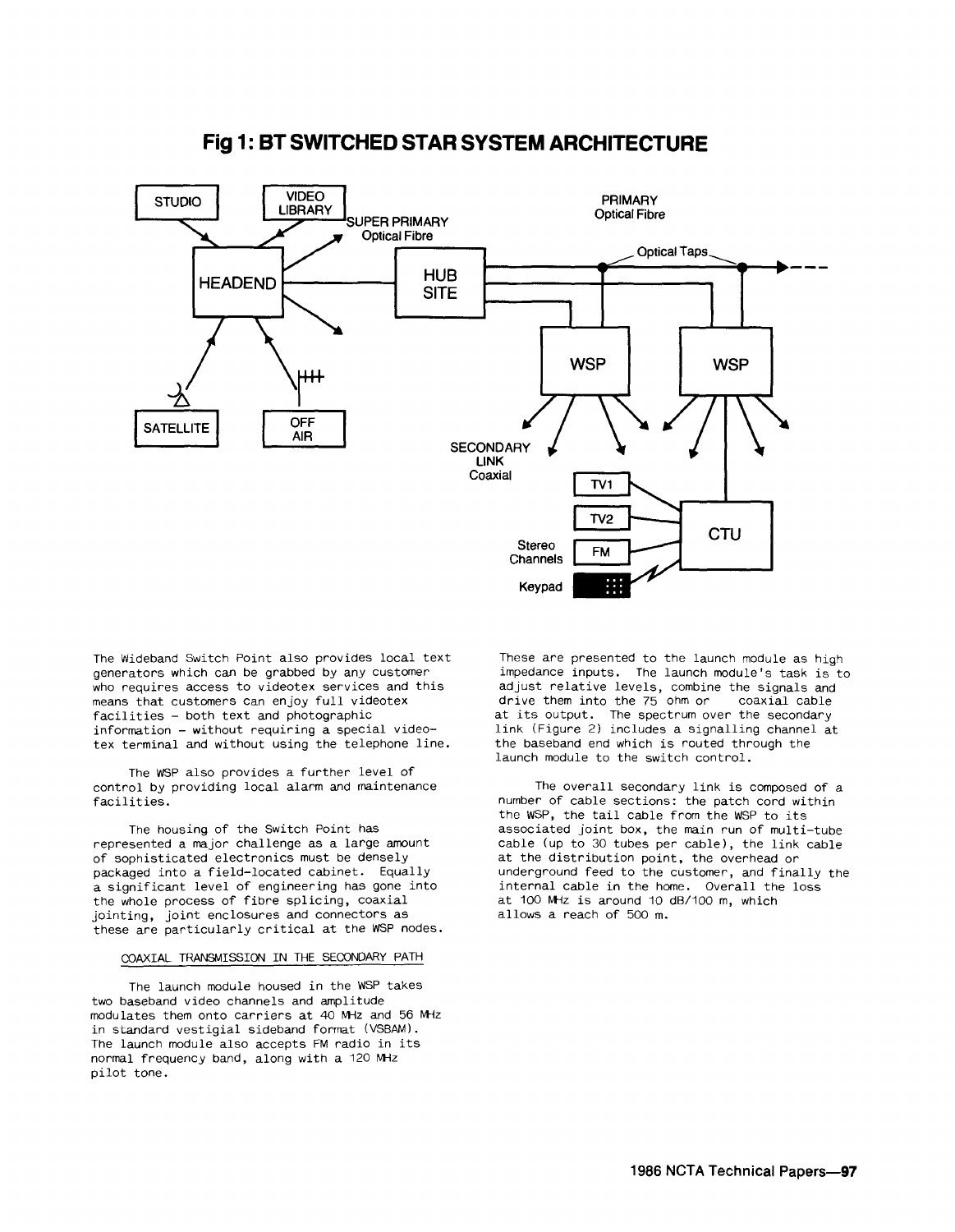# **Fig 2: SECONDARY LINK SPECTRUM**



## CUSTOMERS EQUIPMENT

At the Customers Termination Unit the two TV channels are upconverted using a local oscillator set at either 495.25 or 503.25 MHz. This choice allows for the two switched channels to appear at the input of the customers television set at either the standard UHF channels 29 or 31 or at channels 30 and 32. The British Standard Institute has established stringent technical standards for Cable TV (BS6513) particularly for the UHF frequency stability of + 20 KHz so the local signal is derived from a  $\overline{4}$  MHz crystal by means of a frequency synthesizer.

The secondary link may have an attenuation of up to 50 dB at 100 MHz. At the carrier frequencies of 40 and 56 MHz, the corresponding maximum attenuations are about 32 and 37 dB. The customer equipment has an automatic gain control that compensates for this attenuation so that no installation adjustments are necessary. It works by detecting the level of the pilot signal at 120 MHz. In addition there is an equaliser that is automatically switched in or out to compensate for the attenuation slope introduced by the secondary link cable. The FM radio channel betwen 88 and 108 MHz also passes through the equaliser and a gain control element.

The customer termination unit can currently be located anywhere in the home and can tnen teed two televisions and an FM tuner. A remote infra-red receiver located on or near the TV set receives signals from the key-pad and delivers them to the termination unit via the same coaxial cable that carries the UHF signals to the television.

The customer signals are decoded in the termination unit where the message is processed and each control message is then delivered to the Wideband Switch Point when requested by a polling signal.

The infra-red signalling transmits 8-Bit codes when each button is pressed so that, in due course, an alphanumeric keyboard can be used in conjunction with the IR receiver for electronic mail and teletex.

### ENHANCEMENTS AND COST REDUCTIONS

The System in Westminster has been developed, manufactured and installed over a remarkably short timescale with the initial objective of gaining early technical and marketing experience using an advanced system that offers new innovative services. The main thrust was therefore to engineer such a system in readiness for the pilot UK franchises but capable of evolving towards a fully integrated and viable telecommunication network. British Telecom has now embarked on a further programme of enhancements and cost reductions in preparation for future franchise applications:-

> a. The re-engineering of the Wideband Switch Point Framework.

b. Significant integration of the switch circuit which will not only provide substantial reductions in cost but also in physical size.